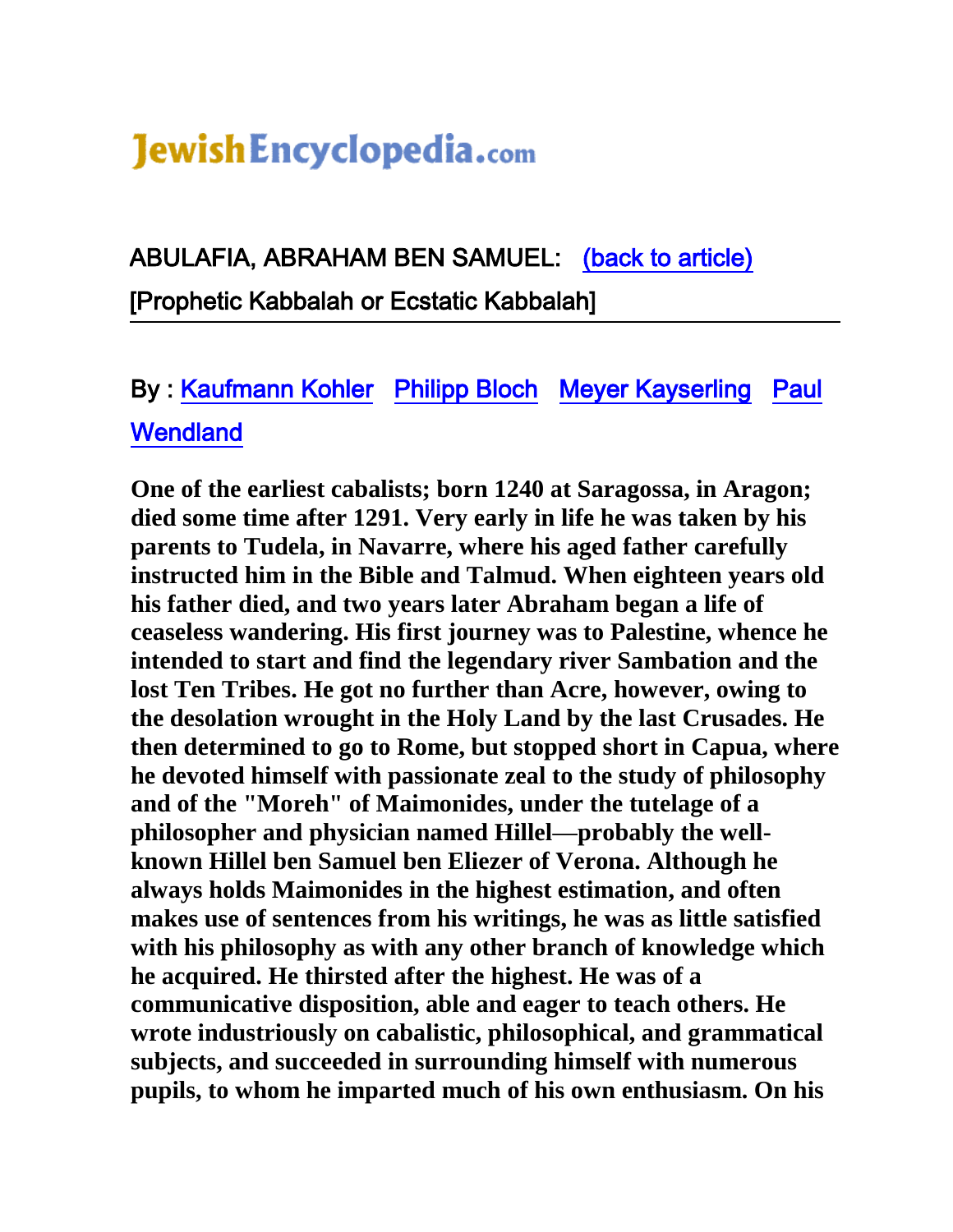**return to Spain he became subject to visions, and at the age of thirty-one, at Barcelona, immersed himself in the study of the book "Yeẓirah" and its numerous commentaries. This book, and particularly the commentary and method of the German mystic, Eleazar of Worms, exercised a deep influence upon him, and had the effect of greatly increasing his mystical bent. Letters of the alphabet, numerals, vowel-points, all became symbols of existence to him, and their combinations and permutations, supplementing and explaining one another, possessed for him an illumining power most effectively to be disclosed in a deeper study of the divine names, and especially of the consonants of the Tetragrammaton. With such auxiliaries, and with the observance of certain rites and ascetic practises, men, he says, may attain to the highest aim of existence and become prophets; not in order to work miracles and signs, but to reach the highest degree of perception and be able to penetrate intuitively into the inscrutable nature of the Deity, the riddles of creation, the problems of human life, the purpose of the precepts, and the deeper meaning of the Torah. His most important disciple, and one who carried his system further, was the cabalist Joseph Chiquitilla. Abulafia soon left Spain again, and in 1279 wrote at Patras, in Greece, the first of his prophetic books, "Sefer ha-Yashar" (The Book of the Righteous). In obedience to an inner voice, he went in 1280 to Rome, in order to effect the conversion of Pope Nicholas III. on the day before New Year, 5041. The pope, then in Suriano, heard of it, and issued orders to burn the fanatic as soon as he reached that place. Close to the inner gate the stake was erected in preparation; but not in the least disturbed, Abulafia set out for Suriano and reached there August 22. While passing through the outer gate, he heard that the pope had succumbed to an apoplectic stroke during the preceding night. Returning to Rome, he was thrown into prison by the Minorites, but was liberated after four weeks' detention. He was next heard of in Sicily, where he appeared as a prophet and Messiah. This claim was put an end to by a letter to the people of Palermo, which most energetically condemned**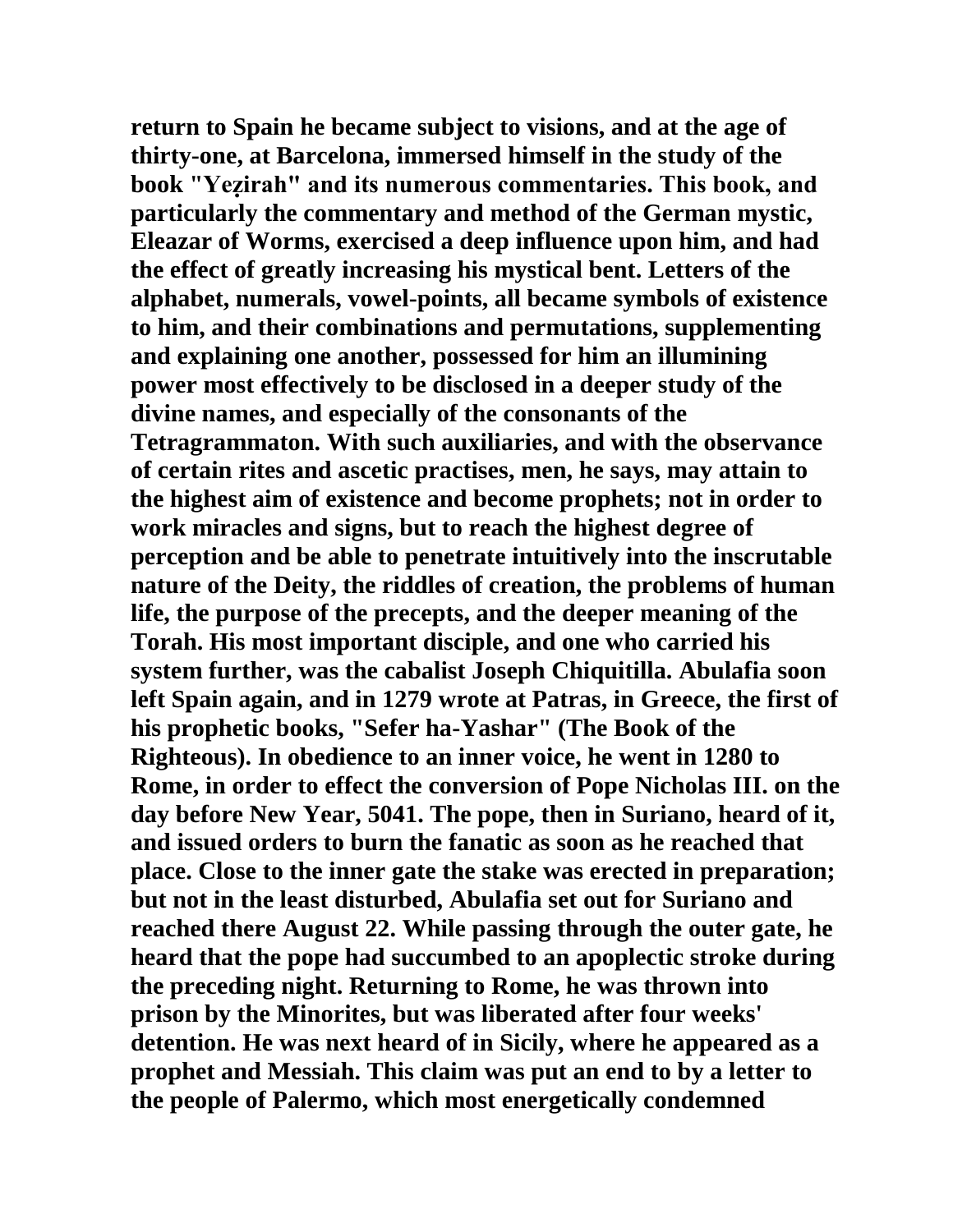**Abulafia's conduct. It was written by R. Solomon ben Adret, who strove with all his power to guide men's minds aright in that trying time of hysterical mental confusion. Abulafia had to take up the pilgrim's staff anew, and under distressing conditions compiled his "Sefer ha-Ot" (The Book of the Sign) on the little island of Comino, near Malta, 1285-88. In 1291 he wrote his last, and perhaps his most intelligible, work, "Imre Shefer" (Words of Beauty); after this all trace of him is lost.**

**Abulafia calls his cabalistic system "prophetical cabala," distinguishing it thus from that of his predecessors, which he considers of lower grade, because it satisfied itself with the characterization of God as** *En-Sof* **("the Being without end"), with the** *Sefirot* **as vague intermediaries, and with the doctrine of the transmigration of souls, and because its method remained essentially speculative. Such is only a preliminary and inferior grade of knowledge; the highest goal is prophetism, assuring men a certain degree of community with God. Means hereunto are afforded by the close study of the names of God, particularly of the four-lettered YHWH, and also by** *gemaṭria***, the symbolical employment of letters as numerals. In this the letters of a word are to be considered not only as letters, giving the sound, but as numerals, the sum of which may be replaced by the equal sum of other letters, producing, of course, a new word, which must prove to be identical in significance, or at least allied, with the first word whose sum it equals. Thus Abulafia calls himself sometimes and sometimes , because the total of the letters in each of these words equals 248, which is likewise the total of the letters in his own given name . In one place, desiring to call himself "Berechiah," he misspells it in order to make it aggregate 248 (Steinschneider, "Cat. Munich," No. 409). He also employs the processes of** *notarikon* **(regarding each letter in a word as the initial of some other word, and so making of it an acrostic), of**  *temurah* **(substitution of one letter for another), and of** *ẓiruf* **(connecting various letters of the same word). He claims to have**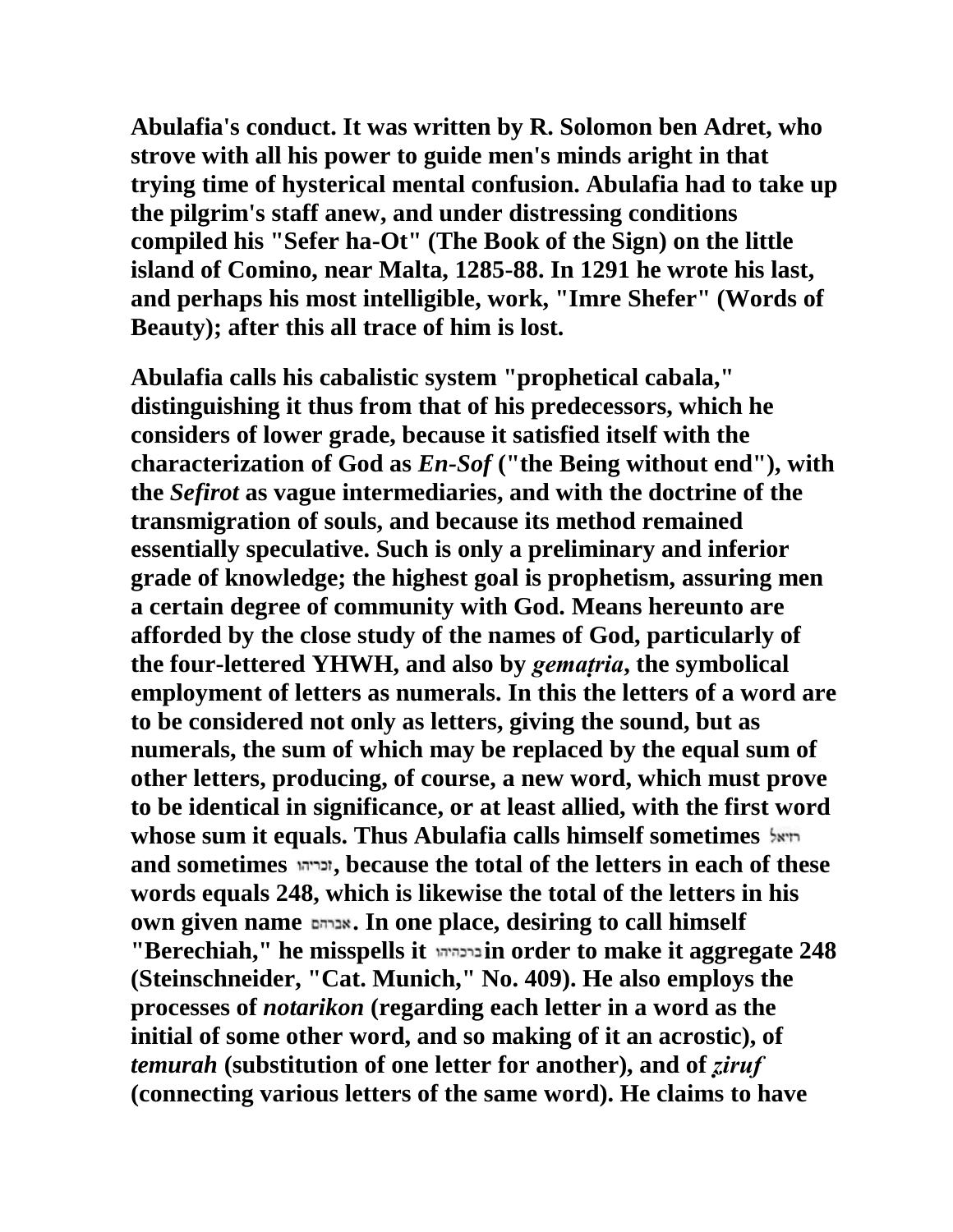derived his system of letter-symbols from Moses Nahmanides; but **he probably drew it, especially the gemaṭria and the play with the names of God and the necessary attendant ascetic life and contemplation— —from the German mysticism of Eleazar of Worms. His view of prophetism or the prophetic gift as the highest goal seems to indicate the influence of Judah ha-Levi's "Cuzari," but his idea of the nature of prophecy itself is rather in accord with Maimonides.**

**Abulafia's influence upon the further development of the Cabala was rather of a retarding than a fostering nature. He gave it a visionary turn. Owing to his influence there was a growing tendency to juggle with the names of God and angels, and to employ gemaṭria in its most diverse forms. He was the first one, too, to allow the Christian idea of the Trinity to show a faint glimmer in the Cabala.**

**Abulafia began his fruitful literary activity in 1271; he himself states the number of his writings to be twenty-six, of which twentytwo are "prophetical." Of these the following have been printed: "Sefer ha-Ot" (in the "Grätz-Jubelschrift," Hebrew part, p. 65); ("And this is for Judah"), consisting of a reply to Solomon ben Adret's attack, in Jellinek, "Auswahl Kabbalistischer Mystik," p. 13; "Sheba' Netibot ha-Torah" (The Seven Ways of the Law), and "Imre Shefer," in Jellinek, "Philosophie und Kabbala"; a part of his autobiography from his "Oẓar Eden Ganuz" (The Hidden Treasure of Eden), in Jellinek, "B. H.," iii. introduction, p. xl.Jellinek, in his preface to "Sefer ha-Ot," says "In the Spaniard Abraham Abulafia of the thirteenth century Essenism of old found its resurrection. Preaching asceticism and the highest potentiality of the spirit through communion with God, effected by a perfect knowledge and use of His names, he was thoroughly convinced of his prophetic mission, and considered himself to be the God-sent Messiah and Son of God. He differs, however, from the Messiahs who have risen at different times in**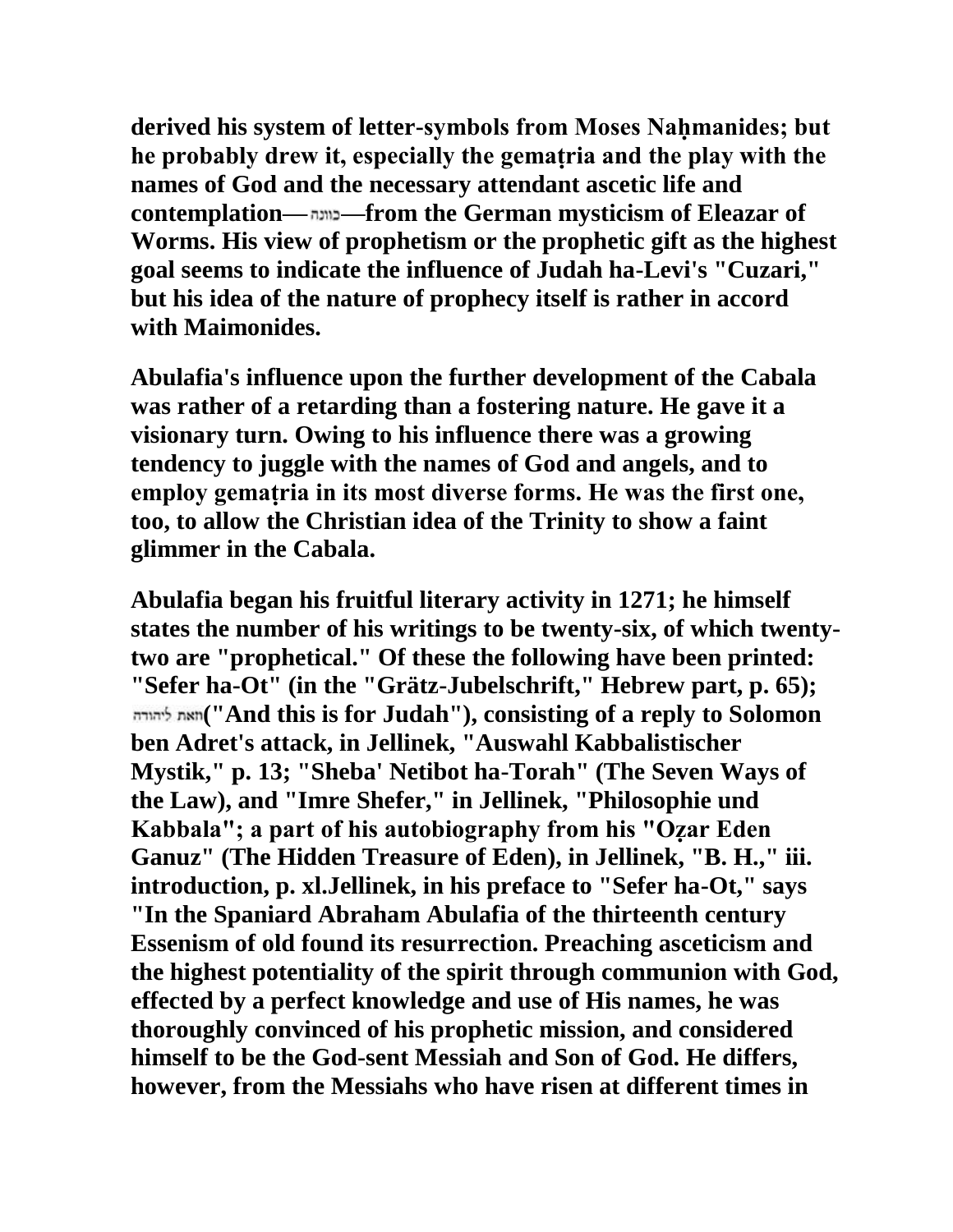**his many-sided philosophical training as well as in his perfect unselfishness and sincerity. He addresses himself not to the masses, but to the educated and enlightened, and does not confine his mission to his coreligionists, but is filled with the desire to extend it to the adherents of the Christian church also. It seems that, for the sake of influencing these, he tried to construct a Trinitarian system, though it was a Trinity in form merely, and did not touch the essence of God's personality. Before his vision stood the ideal of a unity of faith, the realization of which he longed to bring about. Imbued with this spirit, his disciples worked in Spain and Italy, emphasizing still more the Trinitarian idea while treating of the 'Ten Sefirot' in order to win the adherents of the Church. Hence the terms Father, Mother, Son, and Holy Ghost, borrowed from the Christian creed, in the cabalistic literature of the thirteenth century. In order to understand Abulafia psychologically and judge him correctly and without bias in the light of history, it must be borne in mind that his cradle was in Spain, the home of religious ecstasy, and that the age in which he lived was that of the Crusades, so favorable to mystic speculation, an age in which many longed to see the barriers separating Judaism, Christianity, and Islam broken down, and in which the Messianic hopes of the Jews found new nourishment in many hearts." K.**

**Jellinek gives a list of Abulafia's works in the introduction to "Philosophie und Kabbala," p. 7; but it needs correction from Steinschneider, "Catalog," 2d ed., No. 285** *et passim***, Munich. Abulafia's writings are not wanting in excellent ideas and beautiful illustrations, but these are so overgrown with mystic obscurity and abstruseness that a perusal of them is not very edifying.**

**Bibliography: M. H. Landauer, in** *Literaturblatt des Orients***, 1845, pp. 381** *et seq.* **(this scholar disinterred Abulafia from his long obscurity);**